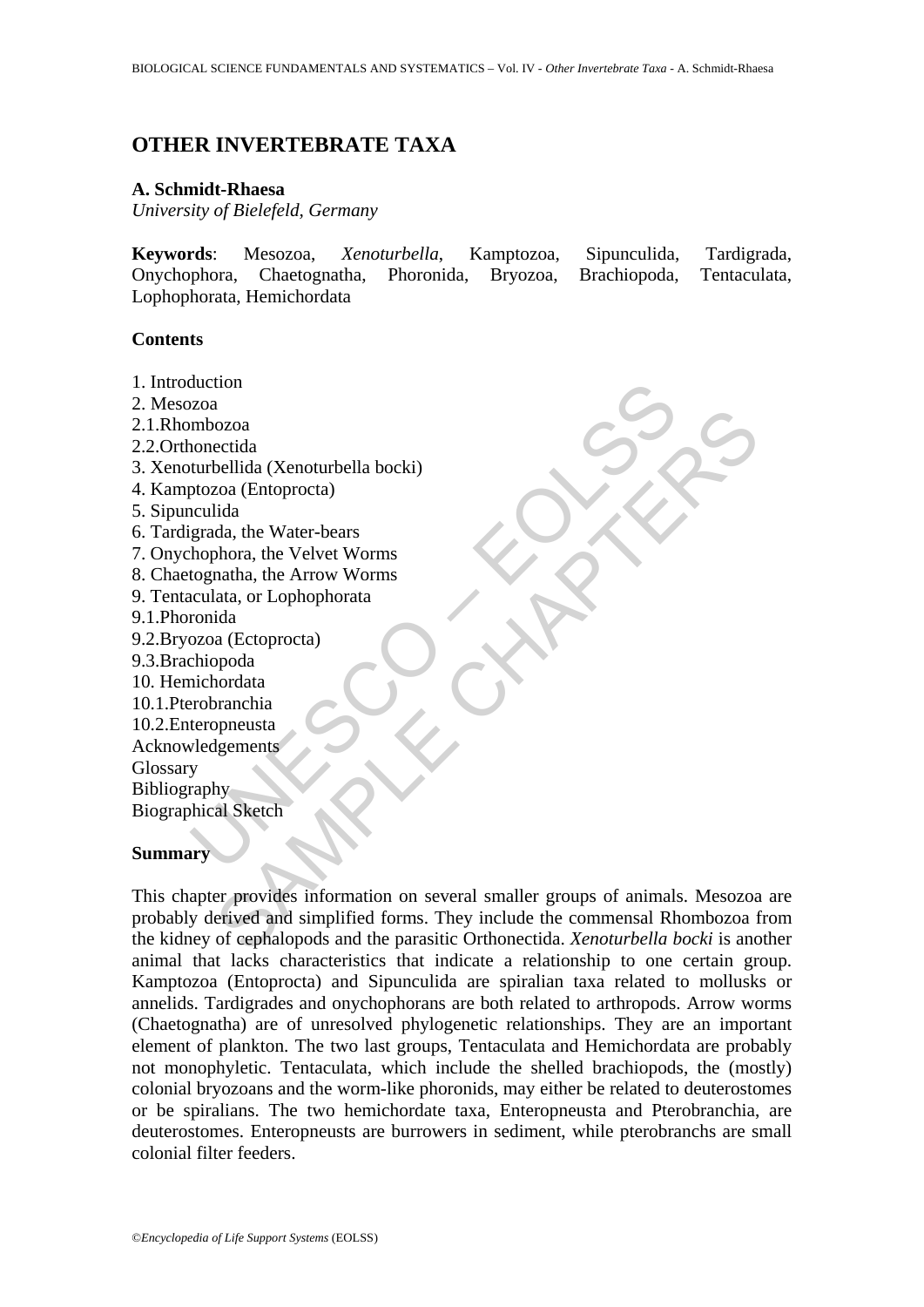### **1. Introduction**

This article describes a variety of animal groups. To present a rough guideline, it will be convenient to start with a brief outline of metazoan phylogeny. It is generally agreed that Porifera branch off first, followed by the Cnidaria and then by a small taxon, Ctenophora. All remaining metazoans have a bilateral symmetry and are therefore called Bilateria. Among Bilateria, there is debate over the two highest ranked sister taxa. There is a taxon, Deuterostomia, including vertebrates, echinoderms, and some other groups. The sister taxa of deuterostomes may be found among tentaculates (Phoronida, Bryozoa, Brachiopoda), although this is not supported by molecular data (see *Tentaculata, or Lophophorata*). If tentaculate taxa are closely related to Deuterostomia, then this whole clade is named Radialia. The other clade is synonymously called Gastroneuralia or Protostomia. Among Gastroneuralia, Nemathelminthes and Spiralia are sister taxa. Spiralia include platyhelminthes as a basal taxon and Trochozoa (spiralians with a trochophore larva) as more derived taxon.

mand, or Lophnoruan). In tentacture taxa are closely retacted to<br>is whole clade is named Radialia. The other clade is synony<br>euralia or Protostomia. Among Gastroneuralia, Nemathelminther<br>r taxa. Spiralia include platyhelmi The chapter starts with the enigmatic parasitic taxa Rhombozoa and Orthonectida, followed by *Xenoturbella bocki*, another animal for which a wide variety of phylogenetic hypotheses is available. Kamptozoa (Entoprocta) and Sipunculida are members of the Trochozoa. Two taxa, Tardigrada and Onychophora, are closely related to Euarthropoda. The chaetognaths are again of uncertain relationship. The three taxa Phoronida, Bryozoa, and Brachiopoda are often united as Tentaculata, but this taxon may be paraphyletic. The phylogenetic position of the tentaculates is also highly debated. Finally, two deuterostome taxa are presented that are often united as Hemichordata: Pterobranchia and Enteropneusta.

alia or Protostomia. Among Gastroneuralia, Nemathelminthes and Spirata. Spiralia include platyhelminthes as a basal taxon and Trochd with a trochophore larva) as more derived taxon.<br>
Fr starts with the enigmatic parasitic Important characteristics in the division of large taxa among Metazoa are the cleavage pattern and the further embryonic development (the fate of the blastopore). The structure of body cavities is also often referred to as a phylogenetically important structure. The primary mode of cleavage is radial, while spiral cleavage is derived. In spirally cleaving eggs, spindles become obliquely oriented and new cells are therefore given off slightly displaced in comparison with the mother cell. Radial cleavage is present, for example, in Porifera, Cnidaria, Deuterostomia, Tentaculata, and some other taxa, while spiral cleavage is hypothesized as a unique evolutionary development characteristic for the taxon Spiralia. During further development, a hollow ball is formed. Parts of the cells invaginate, leaving a pore at the outside, the blastopore. This is a generalized scheme, and many deviations are known. The further fate of the blastopore may be to become either the mouth or the anus of the adult. The primary mode is to become the mouth opening (although originally there is only one opening, with the function of both mouth and anus). In Deuterostomia the blastopore becomes the anus, and the mouth is a secondary, new structure. It should be mentioned that deuterostomy evolved sometimes in parallel among non-deuterostome (protostome) animals.

Body cavities are either completely absent (in many small taxa: acoelomate), are lined by extracellular material (primary body cavity), or by a cellular epithelium (secondary body cavity or coelom). An extracellular matrix (ECM) either surrounds cells (such as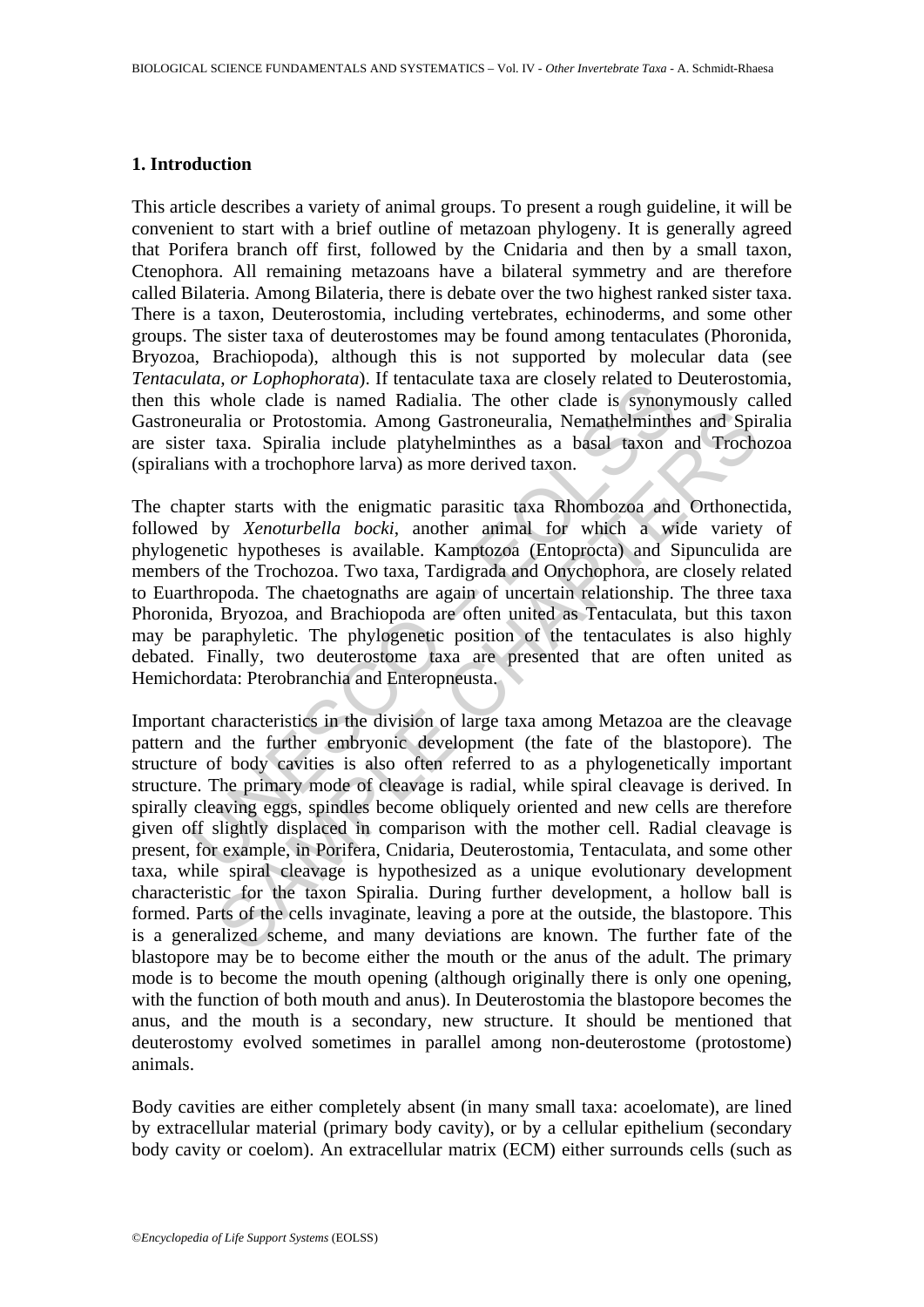muscle cells) or is an attachment layer for cells (such as the basal lamina for epithelial cells). If fluid is secreted into clefts in this ECM, large spaces may result that are then bordered by ECM. Primary body cavities and a coelom may coexist; for example, the blood vascular system and the coelom in annelids. Evolutionary scenarios starting with an acoelomate condition and reaching a coelom over an intermediate primary body cavity (pseudocoelom) are probably oversimplistic. Many so-called pseudocoelomate taxa are in reality acoelomate. The distribution of coeloms is patchy, and a multiple evolution of the coelom cannot be excluded (this is, for example, supported by the structure of excretory organs connected to the coelom, the metanephridia). Therefore, body cavities may be of minor phylogenetic importance.

|              | <b>Taxon</b>                                     | Appropriate<br>species<br>number | <b>Habitat</b>                     |
|--------------|--------------------------------------------------|----------------------------------|------------------------------------|
| Mesozoa      | Rhombozoa                                        | 70                               | commensal                          |
|              | Orthonectida                                     | 30                               | parasitic                          |
|              | Xenoturbellida                                   |                                  | marine                             |
|              | Kamptozoa                                        | 150                              | marine, freshwater                 |
|              | Sipunculida                                      | 160                              | marine                             |
|              | Tardigrada                                       | 600                              | marine, freshwater,<br>terrestrial |
|              | Onychophora                                      | 160                              | terrestrial                        |
|              | Chaetognatha                                     | 120                              | marine                             |
| Tentaculata  | Phoronida                                        | 15                               | marine                             |
|              | <b>Bryozoa</b>                                   | 4500                             | marine, freshwater                 |
|              | Brachiopoda                                      | 350                              | marine                             |
| Hemichordata | Pterobranchia                                    | 15                               | marine                             |
|              | Enteropneusta                                    | 70                               | marine                             |
| 2. Mesozoa   | Table 1. Summary of species numbers and habitats |                                  |                                    |

# **2. Mesozoa**

Mesozoa are a heterogeneous group comprising the two taxa Rhombozoa and Orthonectida. Both are parasites or commensals, are more or less simple in organization, but are complex in the mode of reproduction. Originally they were considered as intermediate between protozoans and metazoans (therefore Mesozoa), but several characteristics hint at them being real metazoans that probably were reduced during their parasitic history. The placement among metazoans is not clear. Neither morphological nor molecular data have produced a well-supported hypothesis. It only seems probable that Mesozoa is not a monophyletic taxon.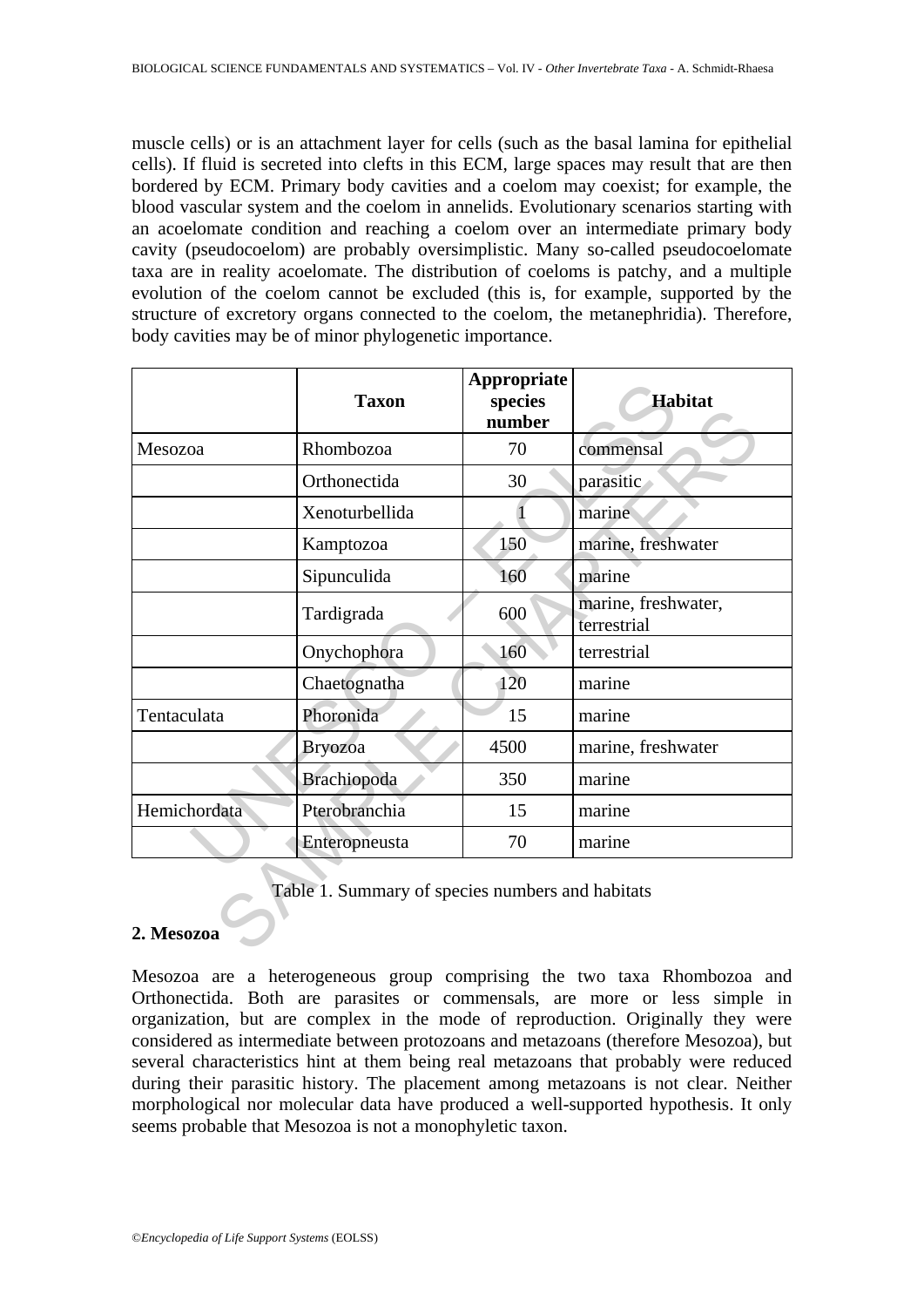#### **2.1. Rhombozoa**

About 70 species of Rhombozoa known are all small animals (1 mm to 2 mm) composed of fewer than 40 cells. They live in the kidney of benthic cephalopods, probably not as parasites, but as commensals that do not negatively affect their host. In contrast, they may support the excretion of ammonia by acidification of the urine. There are two subgroups: Dicyemida with the majority of species, and Heterocyemidae with two species. The following data refer to the Dicyemida.

unctuy into all adult (Via a so-tanet vention) stage) on for<br>ozoa. This sexual phase is induced when population densities wi<br>high. Fertilization and early development of the larva (the infu<br>ce within the axial cell. The in The Fertilization and early development of the larva (the infusoritorm law<br>within the axial cell. The infusoriform larva leaves the axial cell and the best<br>within the axial cell. The infusoriform larva leaves the axial cel Dicyemida are composed of one long central cell, the axial cell, and surrounding jacket cells. Within the axial cell are 1 to 100 small reproductive cells (axoblasts) which either develop directly into an adult (via a so-called vermiform stage) or form oocytes and spermatozoa. This sexual phase is induced when population densities within the kidney become high. Fertilization and early development of the larva (the infusoriform larva) take place within the axial cell. The infusoriform larva leaves the axial cell and the host. It is composed of 37 to 39 cells, including two conspicuous apical cells at the anterior end. The mode of infection is not completely clear: larvae have been found in the stomach of cephalopods and later in the digestive gland, but how they reach the kidney is unknown.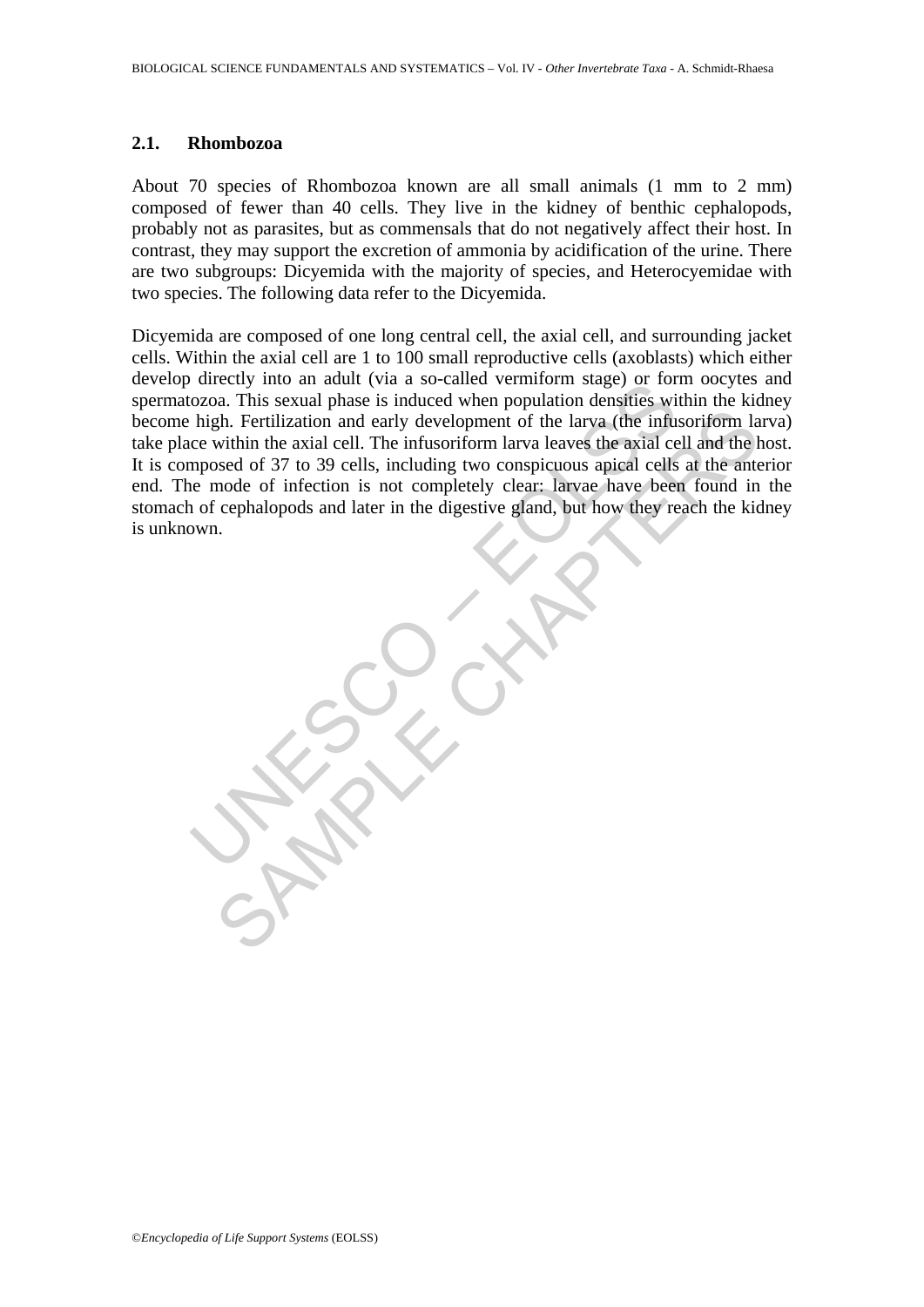

Figure 1. Generalized scheme of a dicyemid rhombozoan with internal axial cell and peripheral jacket cells (drawing after several authors)

# **2.2. Orthonectida**

Orthonectida are extremely small animals (about 100µm) which are composed of 240 cells to 260 cells. About 30 species are known. They live intracellularly in several invertebrate taxa such as free-living platyhelminthes, annelids, mollusks, or echinoderms. Hosts are severely affected by hypertrophy of cells (e.g., muscle cells) and corresponding damage to the gonads.

Sexual stages of orthonectids have an epithelial layer of ciliated cells that surround a central mass of gametes. A cuticle, a sensory organ, and probably muscle cells are present. The male attaches to the female and transfers sperm; the fertilization is internal. The zygote develops into a free-swimming larva that infects new hosts. The outer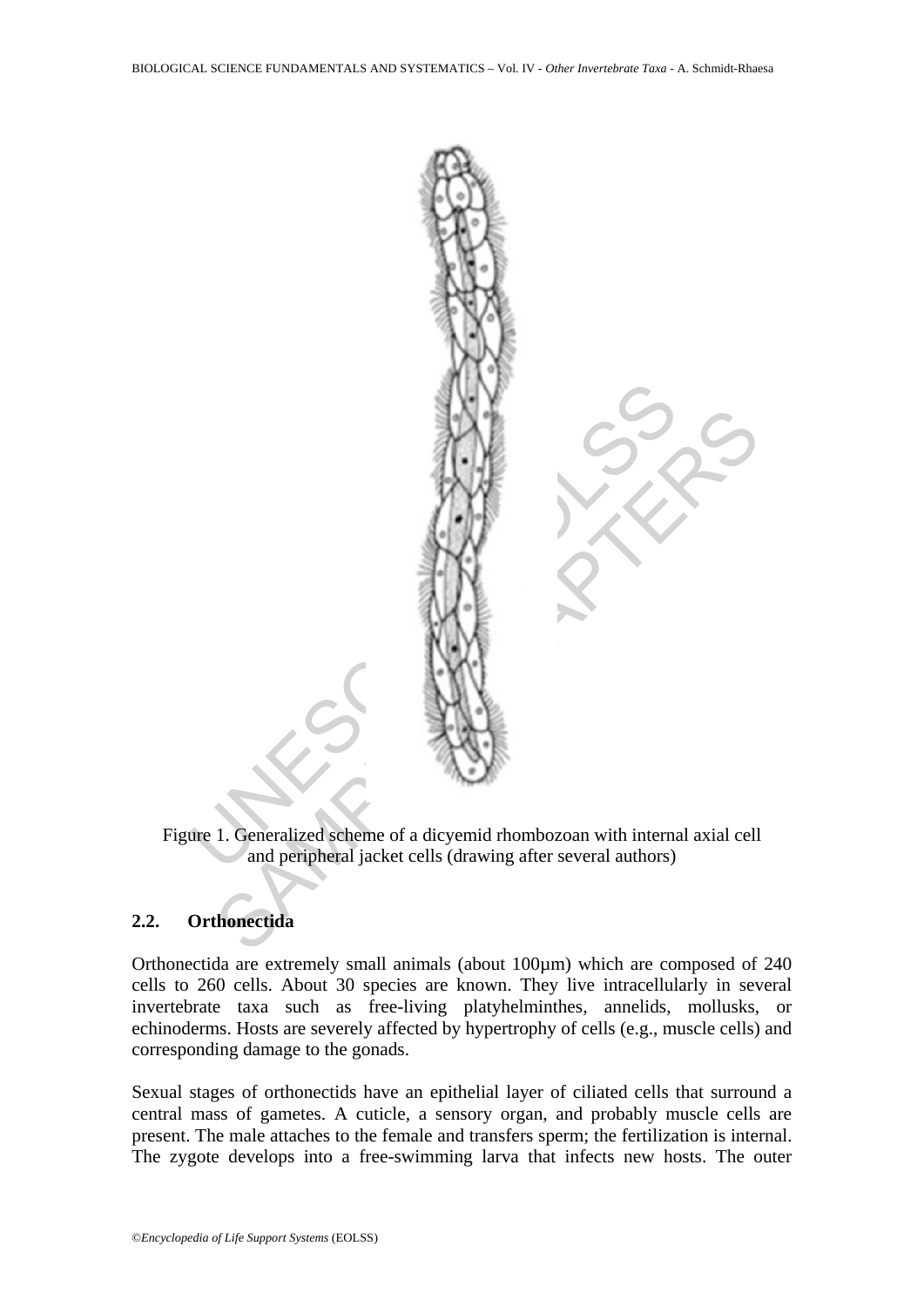ciliated cells are shed, and the internal cells scatter and infect host cells. The parasitic stage is called the plasmodium. It reproduces through fragmentation and at some point develops into the sexual forms.



## Figure 2. Male of the orthonectid *Ciliocincta sabellariae* (drawing after Ax 1995) **3. Xenoturbellida (***Xenoturbella Bocki***)**

The species *Xenoturbella bocki* lives on muddy sea sediments in the Skagerrak and the Irish Sea. It has a more or less simple body organization, with an epidermis rich in glands, a plexus-like nervous system, and musculature underlying the epidermis and surrounding the sac-like intestine. An anus is not present. The mouth opens ventrally in the mid-region of the body. Characteristic is a ciliated transverse furrow in about the middle of the animal and a statocyst on the anterior end.

*Xenoturbella bocki* has been assigned to diverse taxa such as acoel flatworms (Platyhelminthes) and enteropneusts. Recently, it has been hypothesized as the sister group of all bilaterian animals or, due to the analysis of the 18S rDNA gene, as a highly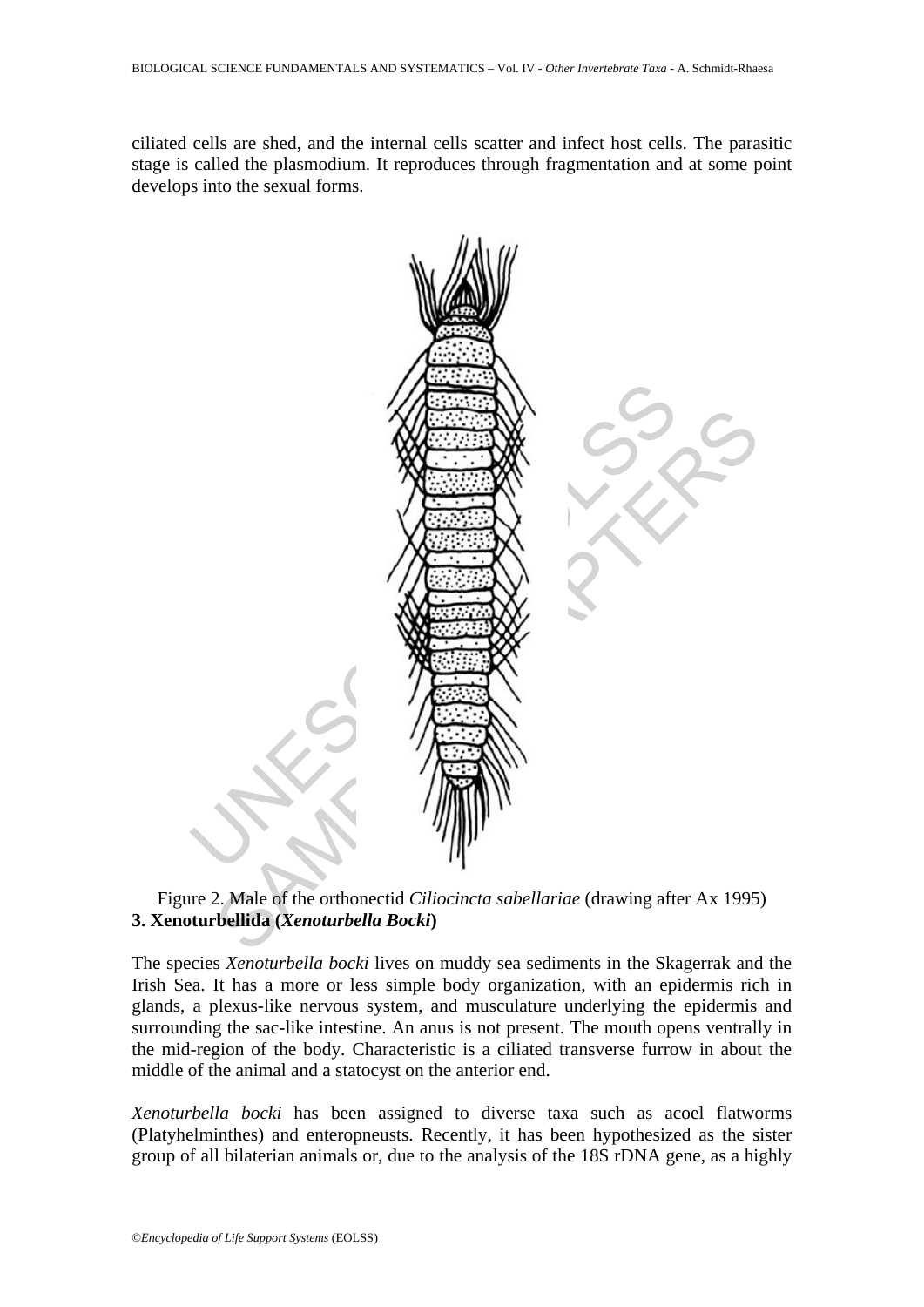derived mollusk, is closely related to its prey species, bivalves of the taxon *Nucula*.



Figure 3. *Xenoturbella bocki* (drawing after Ax (1995))

### **4. Kamptozoa (Entoprocta)**

With one exception (*Urnatella gracilis*), Kamptozoa are marine animals. They do not exceed 7 mm in size. The body consists of a stalk that is attached to hard sediments or other animals, and a calyx which carries all organs and a tentacular crown. With these tentacles, kamptozoans filter particles from the water. About one-third of all kamptozoans known to date form colonies. They occur in coastal regions worldwide.

The tentacles surround a central area containing mouth and anus (therefore *Ento*procta). Consequently, the intestine is U-shaped. Food particles are filtered from the water by cilia on the tentacles, enclosed in mucus and transported by ciliary action toward the mouth opening. The anus is situated on a small papilla. Thereby the danger of feces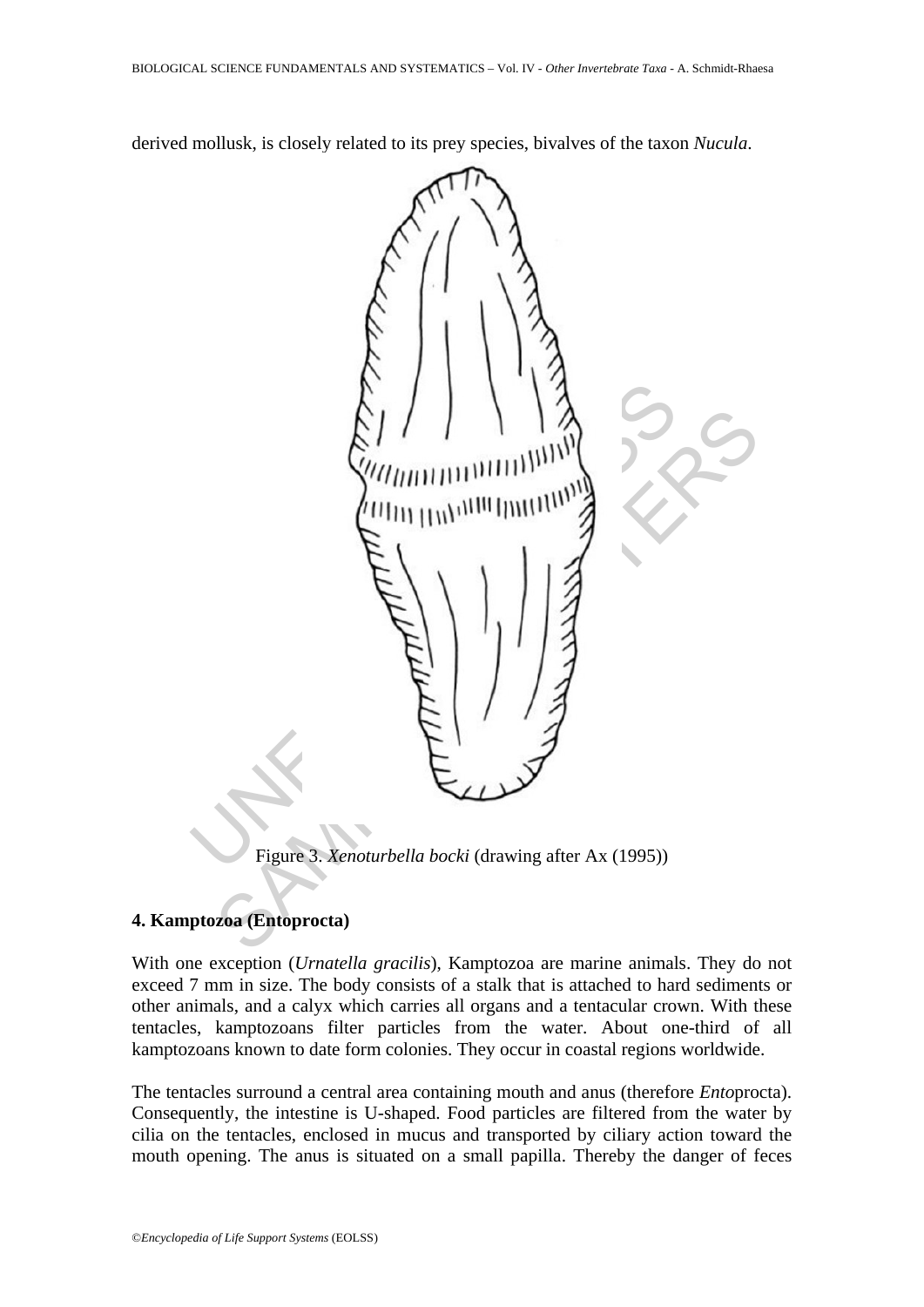getting into the current containing nutrients is minimized.

Some groups of kamptozoans are hermaphrodites and others are dioecious. The oocytes are fertilized within the ovary, and eggs are kept in a special, pocket-like fold of the epidermis until the larval stage. A larva from the trochophore-type is free-swimming only for a few days, then attaches to substratum, and finally metamorphoses into the adult. Asexual reproduction is possible, with buds from the calyx. In colonies, specimens are connected by stolons. Some genera with abundant species are *Loxosomella*, *Pedicellina,* and *Barentsia*.



Figure 4. The kamptozoan *Pedicellina nutans* (drawing after Nielsen 1989)

TO ACCESS ALL THE **22 PAGES** OF THIS CHAPTER, Visit[: http://www.eolss.net/Eolss-sampleAllChapter.aspx](https://www.eolss.net/ebooklib/sc_cart.aspx?File=E6-71-07-08)

**Bibliography** 

- - -